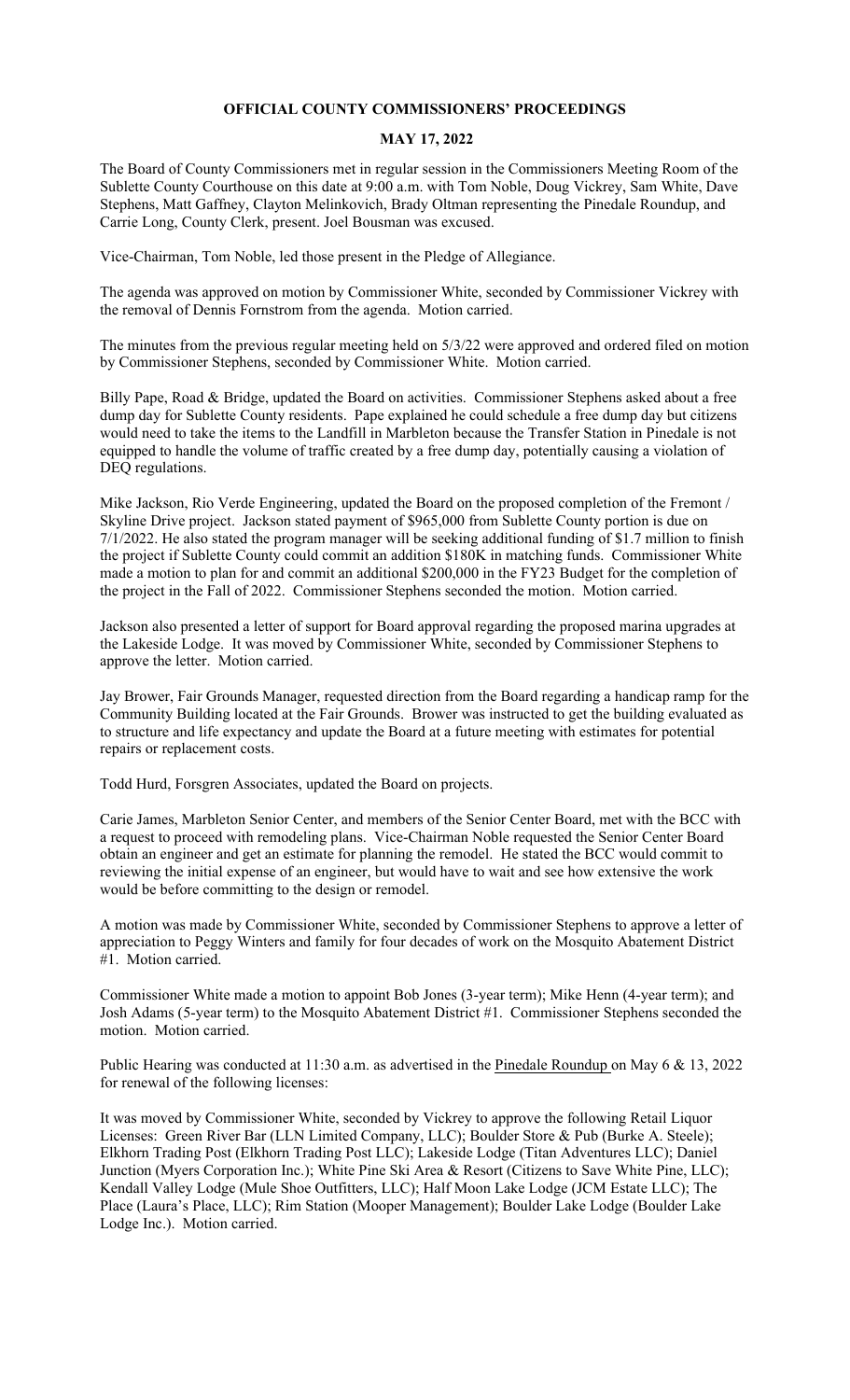It was moved by Commissioner White, seconded by Commissioner Stephens to approve the following Restaurant Liquor Licenses: Fort William Recreation Area (Fort William, Inc.); Big Sandy Lodge (Big Sandy Lodge, LLC). Motion carried.

It was moved by Commissioner White, seconded by Commissioner Stephens to approve a Limited Retail Liquor License for Rendezvous Meadows Golf Course (Sublette County Golf Committee). Motion carried.

It was moved by Commissioner White, seconded by Commissioner Vickrey to approve a Satellite Manufacturer Permit for Cowboy Country Distilling (Cowboy County Distilling, Inc.). Motion carried. There were no protests or discussion regarding the preceding licenses.

Accounts Payable was approved on motion by Commissioner Vickrey, seconded by Commissioner White. Motion carried.

NATIONAL TOOL WAREHOUSE 3,306.90 -reprint of check / HAMPTON INN IDAHO FALLS 768.00 -reprint of check ROCKY MOUNTAIN POWER 2,195.00 -reprint of check / 307 TIRE LLC 1,440.00 ABSOLUTE AUDIO VISUAL INCORPORATED 2,600.00 / ABS ARCHITECTURAL 3,858.00 ADP,LLC 1,016.08 / ALL AMERICAN FUEL COMPANY, INC. 2,636.50 ALTITUDE DRUG LLC 108.55 / AMAZON CAPITAL SERVICES 328.56 A TO Z HARDWARE 1,104.50 / DEBORAH BAUMER 7,643.93 / MARLENE BAUMAN 516.36 MARIA BIGGS 106.02 / BOB BARKER COMPANY, INC. 139.48 / BOMGAARS 438.63 JOEL E. BOUSMAN 566.70 / BUCKY'S OUTDOOR, L.L.C. 389.98 CARRIER CORPORATION 835.00 / ROBIN CARNES 413.18 / CAROLINA SOFTWARE 962.86 NEOPOST 12,835.00 / COOPER, SHAD 2,593.07 / COUNTRY LANE GAS & GROCERIES 48.76 C. ROBERTS TRUCKING, LLC 10,462.50 / DATAPILOT, INC. 1,995.00 DAYS INN-CHEYENNE 384.00 / DEPARTMENT OF HEALTH 25,908.34 / DIRECTV 229.24 DIVE RESCUE INTERNATIONAL INC 142.25 / DNOW L.P. 890.38 DOMINION ENERGY 5,224.97 / D. SWAIN DESIGN 1,638.75 / DUSTBUSTERS, INC. 6,403.08 E-470 PUBLIC HIGHWAY AUTHORITY 11.25 / EAGLE UNIFORM & SUPPLY CO. 289.72 UNEMPLOYMENT TAX DIVISION 3,514.55 / ELECTRICAL WHOLESALE SUPPLY 651.38 FAIRBANKS SCALES, INC. 1,524.00 / FASTENAL COMPANY 357.72 FIRE ENGINEERING COMPANY 1,560.00 / FLEETPRIDE 43.16 FLOYD'S TRUCK CENTER 132.84 / LISA FORMAN 58.00 / GALLS, LLC 625.88 LANCE GEHLHAUSEN 25.50 / GRAINGER 3,112.88 / HAMPTON INN - RIVERTON 192.00 HAMPTON INN - LEHI 2,625.80 / WILLIAM D. HAWLEY 1,867.66 HOLIDAY INN TORRINGTON 96.00 / HONNEN EQUIPMENT CO. 3,386.66 INTERSTATE BATTERIES OF 257.90 / JACKSON HOLE COMMUNITY 2,950.50 STEVEN KIPP 2,018.75 / ANGELA KOLIS 444.59 / ROBERT LAING 150.18 TRAVIS LANNING 647.29 / LOWER VALLEY ENERGY 274.86 LR COMMUNICATIONS, INC. 118.00 / M & M TRANSFER INC. 15,862.26 MIDWAY MALL 47.14 / MMSGS 1,148.55 / MOOSELY MAILBOXES 147.96 MOTOROLA SOLUTIONS, INC 3,723.17 / NATIONAL BUSINESS FURNITURE 1,074.98 NATIONAL TOOL WAREHOUSE 1,045.94 / OFFICE ALLY 35.00 OFFICE CHAIR AT WORK 699.00 / OFFICE DEPOT 2,455.62 / OFFICE OUTLET 929.85 OLDCASTLE INFRASTRUCTURE, INC 97,696.96 / BILLY E. PAPE 840.00 EMILY PARAVICINI 840.31 / PINE CREEK DITCH ASSOCIATION 785.41 PEAK POWDER COATING, INC 340.00 / PERFORMANCE TECH, LLC 1,711.55 PETERBILT OF WYOMING 1,953.09 / PREVENTIVE HEALTH AND SAFETY 129.00 PINEDALE AUTO SUPPLY 1,693.63 / PINEDALE GLASS & MORE 40.00 PINEDALE LUMBER 108.77 / PINEDALE NATURAL GAS CO. 179.61 PINEDALE ROUNDUP 135.94 / POC NETWORK TECHNOLOGIES 192.00 PREMIER SITE DEVELOPMENT, LLC 5,476.00 / QUILL CORPORATION 455.42 RAMKOTA HOTEL AND CONFERENCE 270.00 / RATIO 4,730.00 / REBEL AUTO PARTS 697.89 RENDEZVOUS POINTE 6,384.00 / RIDLEY'S FAMILY MARKETS 345.94 RIO VERDE ENGINEERING 15,787.52 / RIVERA LODGE 312.00 ROCKY MOUNTAIN OILFIELD WAREHOUSE 8,404.25 / ROCKY MOUNTAIN POWER 14,472.43 ROCKY MOUNTAIN WASH, LLC 503.00 / ROCK SPRINGS WINNELSON 4,622.73 ROGUE FITNESS 1,011.75 / R.S. HUGHES COMPANY INC 682.35 SAFETY SUPPLY & SIGN CO. INC 426.10 / SAFV TASK FORCE 40.00 SATCOM GLOBAL 277.05 / SUBLETTE COUNTY HOSPITAL DISTRICT 1,443.00 DON SCHOOLEY 50.00 / SCOTT, TRISHA 15.59 / SUBLETTE CO PAYROLL ACCT 200,000.00 SUBLETTE COUNTY PREDATOR BOARD 5,612.48 / SUBLETTE COUNTY RURAL HEALTH 225.00 SHADOW MOUNTAIN WATER OF WY 153.00 / SHAWN STREETER 131.70 SUBLETTE COMMUNICATIONS, INC. 75.00 / SW SUBLETTE PIONEERS 1,398.80 KENNA TANNER 338.16 / TEAM LABORATORY CHEMICAL, LLC 7,757.50 TEGELER AND ASSOCIATES 22.60 / TOBY TERRELL 27.90 THOMSON REUTERS-WEST 1,092.68 / THE MASTER'S TOUCH, LLC 2,545.04 TOWN OF MARBLETON 324.65 / TOWN OF PINEDALE 1,706.50 TRANS UNION RISK AND ALTERNATIVE 178.00 TRI-STATE TRUCK & EQUIPMENT INC 4,378.44 / TODD R. LIEBELT 57.52 TROYS MOTORSPORTS 100.00 / UNIVERSITY OF LOUISVILLE 1,375.00 UNITED SERVICE AND SALES, INC 48.17 / VALLI INFORMATION SYSTEMS, INC 5,850.10 VERIZON WIRELESS 4,434.67 / VISIONARY COMMUNICATIONS INC 105.35 WAXIE SANITARY SUPPLY 1,870.79 / DAVID WEBER 6,708.57 / WEX BANK 559.20 WYOMING GUARDIAN AD LITEM 40.68 / WH SERVICES, LLC 160.50 WILDRED SERVICES 1,500.00 / WYOMING CORONER ASSOCIATION 175.00 WYOMING MACHINERY COMPANY 37,837.80 / WYOMING.COM 10.00